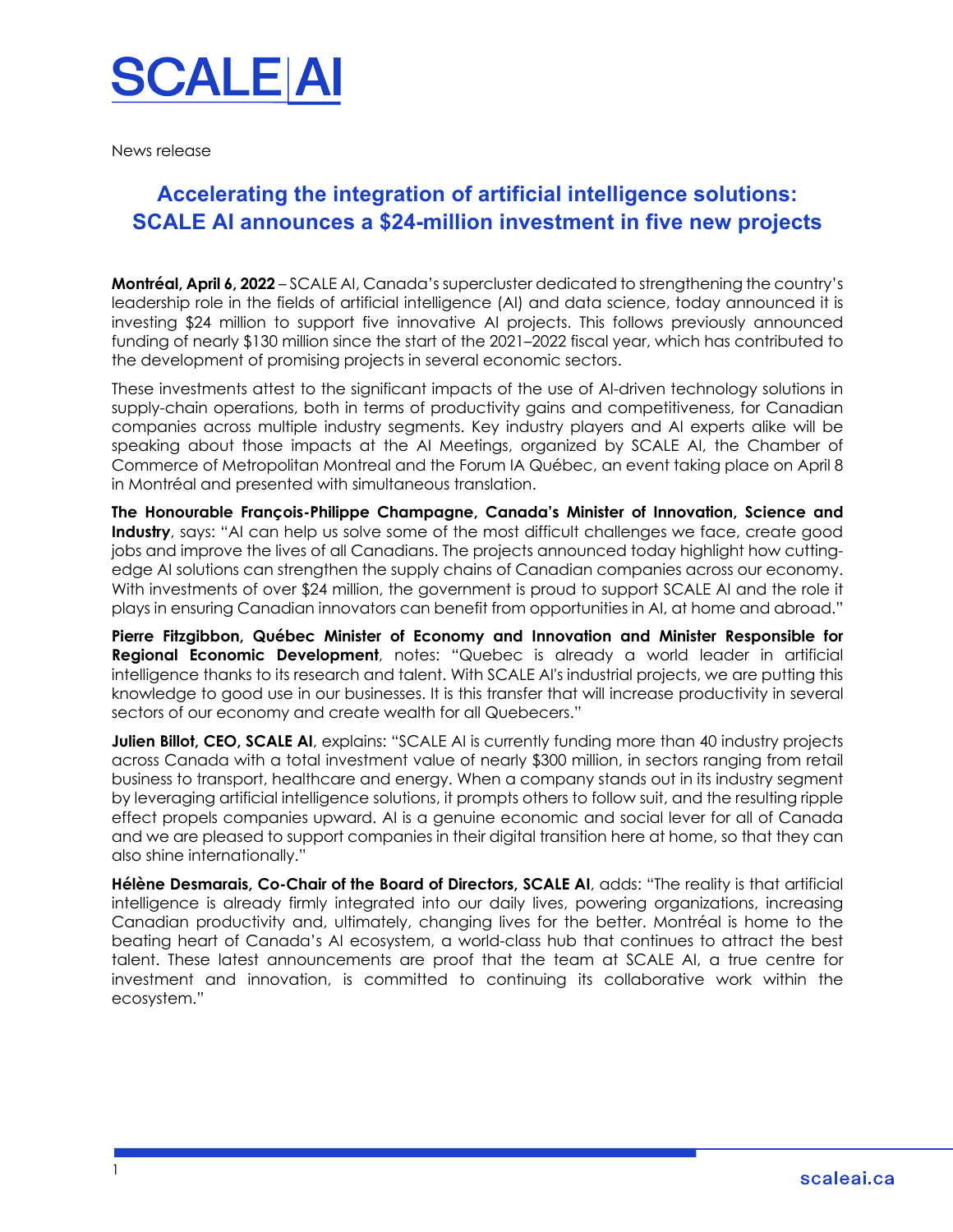## **Five projects representing investments of over \$24 million**

| $\rightarrow$ Smart platform for<br>optimizing agricultural yield<br>Partners: Adastra,<br>GoodLeaf Farms,<br>University of Guelph, SunGro,<br>Johnny's Selected Seeds<br>SCALE AI investment: \$1 million<br>Total investment: \$2.5 million                                 | Vertical farming is a solution that allows local produce to be grown<br>year-round, indoors, using LED lighting and multiple plant beds stacked<br>on top of each other. The goal of this project is to enable Adastra and<br>GoodLeaf to jointly develop a smart platform that captures<br>operational growth measurements and image-based data. This<br>information will be used to optimize yield and crop quality.<br>Darren Edery, CEO, Adastra North America: "We are delighted to be<br>partnering with Goodleaf Farms, Canada's leader in vertical farming,<br>and having a tangible impact on the farming ecosystem, consumers,<br>retailers and our project partners. Upstream partners will benefit from<br>the information generated by this project and be able to develop<br>improved substrates and seeds for vertical farming."                                                                                                                           |
|-------------------------------------------------------------------------------------------------------------------------------------------------------------------------------------------------------------------------------------------------------------------------------|---------------------------------------------------------------------------------------------------------------------------------------------------------------------------------------------------------------------------------------------------------------------------------------------------------------------------------------------------------------------------------------------------------------------------------------------------------------------------------------------------------------------------------------------------------------------------------------------------------------------------------------------------------------------------------------------------------------------------------------------------------------------------------------------------------------------------------------------------------------------------------------------------------------------------------------------------------------------------|
| $\rightarrow$ AI-driven retail sales<br>demand forecasting<br><b>Partners: Bombardier Recreational</b><br>Products, IVADO Labs,<br>Performance NC, Motor Sports<br>World, Energy Powersports<br>SCALE AI investment: \$2.1 million<br>Total investment: \$4.4 million         | A global leader in the world of powersports vehicles, propulsion<br>systems and boats, BRP sells its products in over 120 countries through<br>a network of dealers and distributors. As part of its commitment to fully<br>leveraging AI to drive business growth, BRP is looking to bolster its<br>supply-chain processes, starting with improved demand forecasting.<br>This project is aimed at developing predictions using advanced AI<br>algorithms, generating insights for key decision-makers and supply<br>chain stakeholders at BRP.<br>Sandy Scullion, Senior Vice-President, Global Retail & Services, BRP:<br>"With this project, we seek to enhance our predictive capabilities for<br>customer demand, driving efficiency and agility across our supply<br>chain. Our goal is to create value for our dealers and end customers<br>alike, positioning ourselves at the vanguard of AI-powered decision-<br>making in our industry."                      |
| $\rightarrow$ Predictive modelling and<br>optimization algorithms for<br>home care delivery<br>Partners: AlayaCare,<br>CIUSSS du Nord-de-l'Île-de-<br>Montréal, Bien Chez Soi,<br>Polytechnique Montréal<br>SCALE AI investment: \$800,000<br>Total investment: \$1.7 million | AlayaCare is a company that enables home care providers across the<br>world to improve their patient care delivery through technology.<br>Already relying on AI to simplify home care planning and<br>management services to specialized agencies, AlayaCare now plans<br>to take things a step further by using predictive modelling to optimize<br>scheduling, routing, and staffing operations.<br>Naomi Goldapple, VP of AlayaLabs, AlayaCare: "As the industry faces<br>a labour shortage, we are using AI to optimize care worker resources,<br>improve the outcomes that they provide to patients, and change the<br>way care is delivered in the home. Our approach is unique in that we<br>use data to streamline the organization of shifts by the care workers'<br>geographic area, schedules, and skills; ultimately, delivering<br>predictability and compensation, which are both motivating factors<br>for our customers on the frontlines of caregiving." |
| $\rightarrow$ AI-powered supply chain<br>model focused on demand,<br>from supplier to customer<br>Partners: London Drugs Limited,<br>Deloitte, TAP, Sanctuary AI,<br>Atlantia                                                                                                 | As it continues its digital transition, London Drugs Limited is proceeding<br>with upgrades to its infrastructure, core merchandising capabilities,<br>supply-management processes, and<br>pricing.<br>Al-driven<br>data<br>processing enables improvements to forecasting of demand for<br>suppliers while mitigating shortage risk and losses from unsold or<br>unproductive inventory. It also reduces the need for its teams in the<br>field to perform certain meticulous, labour-intensive tasks.                                                                                                                                                                                                                                                                                                                                                                                                                                                                   |